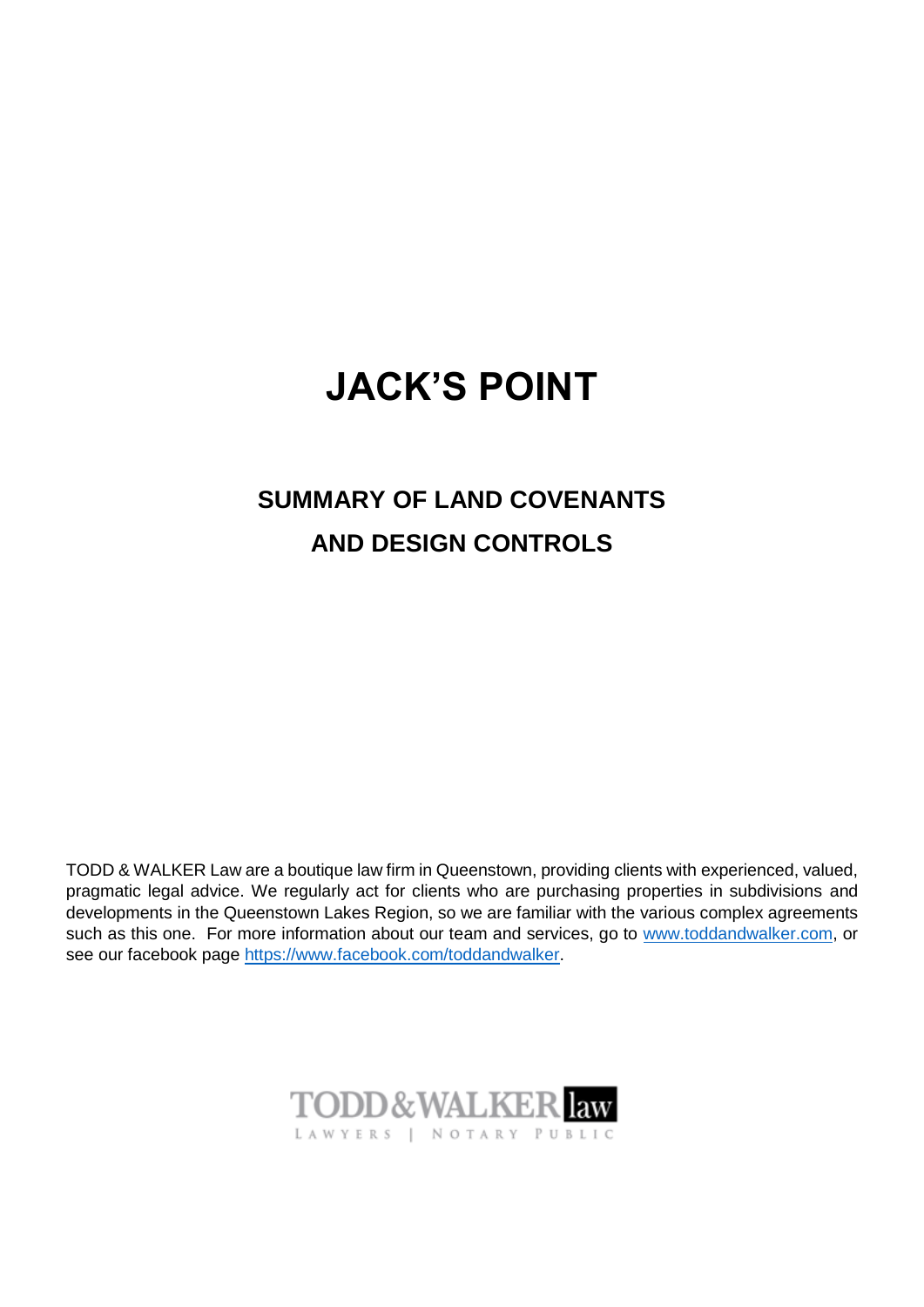## **JACK'S POINT**

## **SUMMARY OF LAND COVENANTS AND DESIGN CONTROLS**

Like most of the developments we are seeing in the Queenstown Lakes region, sections at Jack's point are subject to design controls and restrictive land covenants, which restrict the way an owner can build their home, and use their property. The intention of the developers in imposing these restrictions is to create a community where the buildings uphold the character and value of the whole development and blend into the natural landscape.

It is important for prospective purchasers to fully understand these covenants to ensure that they fit with the purchasers intended use of the property. As there are now various vendors of Jack's Point property, each agreement for sale & purchase will be different. This summary discusses the various restrictions contained in the land covenants and easements which are registered on the titles at Jack's Point, and generally apply to all properties.

- 1. Queenstown Airport have an easement over the Jack's Point development land which prohibits land owners from objecting to any operations of Queenstown airport. The easement acknowledges the airport's submission to the council to allow the airport to operate 24 hours a day. Purchasers at Jack's Point will have no ability to object to this.
- 2. Purchasers will not be able to object to any application the developers or the Residents Society make for any resource consent for any development of the site, and if called upon to do so, are required to give their written approval in respect of any resource consent or other planning approval. This also applied to the following sites:
	- a. the Remarkables Park zone (shopping centre) owned by Remarkable Park Limited which is part of the proposed QLDC District Plan;
	- b. Remarkables Station;
	- c. the neighbouring Hanley Downs development.
- 3. There is an easement registered on all titles, in favour of Jack's Point Limited and the Jacks Point Residents and Owners Association Incorporated. In summary:
	- a. Property owners are required to join and remain a member of the Jack's Point Owners & Resident's Society. Owners are required to pay levies annually. The agent should be able to provide you with information on the proposed annual levies.
	- b. Owners must comply with the Development Controls and the Design Guidelines which are subject to change at the discretion of the Resident's Society.
	- c. Owners must not commence building without the written consent of the Design Review Board and cannot make any changes to their proposed building plans without written consent.